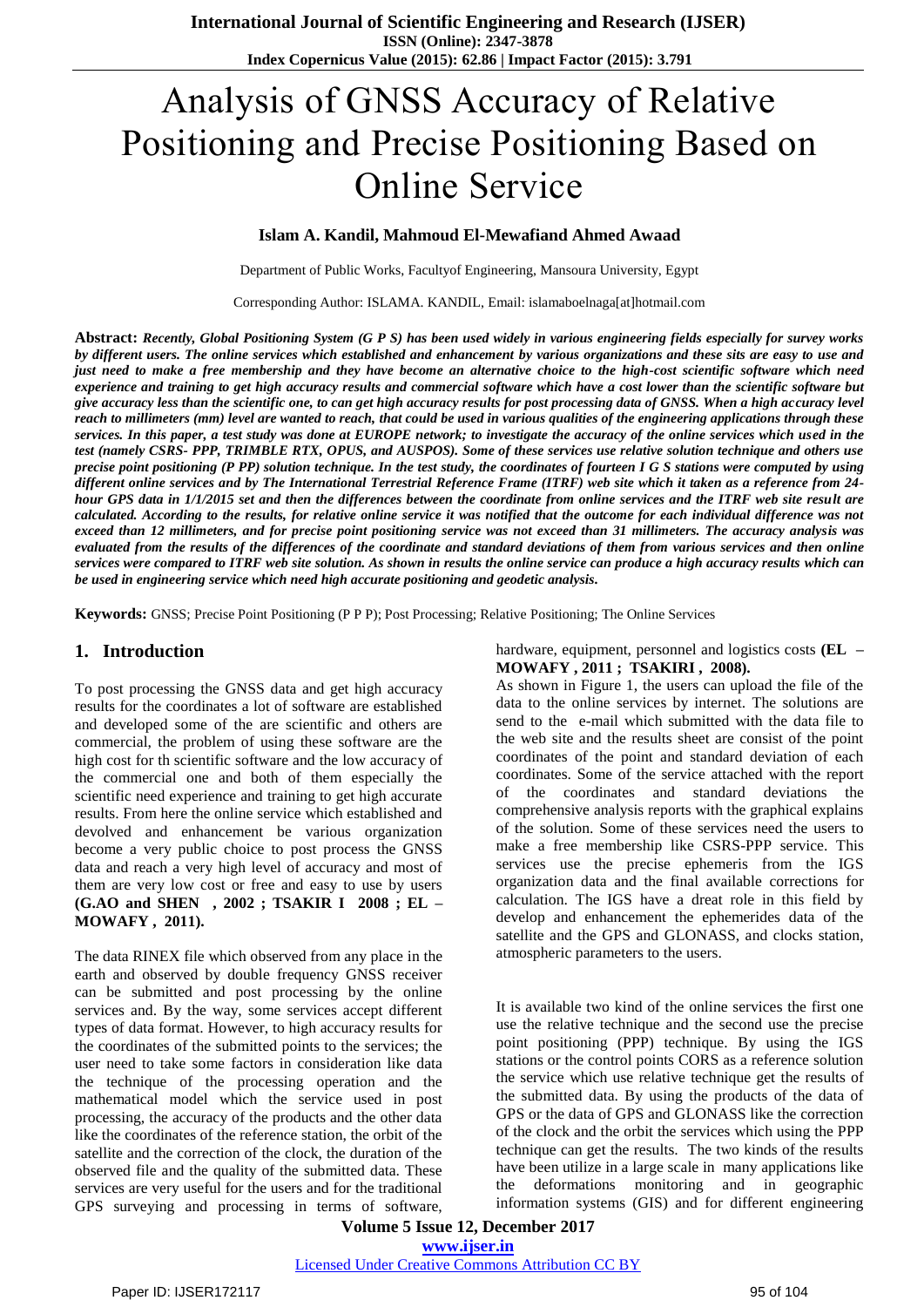applications especially in survey field and mapping. Recently, because of the high accuracy of these services the results of it are used in geodetic analyses

Here, four of the famous and popular online services in the earth illustrated in details and the web sites of each one, and then the accuracy of each of them are tested for accuracy test on computing the coordinates of the points as shown in Figure 2. To investigate it, a data for twenty four hour which observed in static mode of fourteen IGS stations at EUROPE has been used. At the beginning, the coordinates of each point calculated by using ITRF web site at the same date as this solution is the most accurate solutions for the points. Then the data file submitted to the four online services and then after getting the results the differences between the solutions of the online solutions and the ITRF web site solution are calculated and compared to each other to judge the accuracy of each one of them



**Figure 1: :** show how to get results from the online services.

# **2. Post Processing Of GNSS Data by Online Services**

## **2.1 The Online Service Using Relative Technique**

The strategy of setting up CORS networks for processing GPS data in relative positioning technique has provided important advantages. These networks, which are set up and have operations in global, regional, national and local levels, eliminate the requirement of constructing reference stations in far away locations from GPS surveying areas. Nowadays, by the help of both reference stations that collect continuously 7 day x 24 hour data and established networks, producing new control points by relative positioning technique is used frequently. The coordinates of new points have been estimated easily by using continuous and seamless daily.

For relative online technique, it used mainly the IGS stations and CORS as a reference station to process the GNSS data and produce results of this data. Recently, the reference points have the data during twenty four hour of the seven days of the week and this data is very useful for using the relative solution and establishing a control points which will be very useful to process the data by this technique and can be used in different engineering services

Most of the online service which used the relative technique are free, the user just enter the type of the antenna and the height of it and the service run by the double difference technique with using the reference points even it was IGS stations or CORS network and the following equation illustrate the equation of the double difference technique :

#### $\tilde{N}$  D F = $\tilde{N}$  D r +  $\tilde{N}$  D dr+ 1  $\tilde{N}$  D N -  $\tilde{N}$  D d ion + $\tilde{N}$  D d trop  $+\tilde{N}D e F$  (1)

Where :

- Ñ D represent the double difference operator.
- Φ represent the measurement of the phase
- λ represent the length of the wave
- Ν represent the integer phase ambiguity
- ε represent the noise components
- d iono represent the ionospheric errors
- d tropo represent the tropospheric errors

The long name and the name of the service provider and the web site of each of the OPUS and AUSPOS services which use the relative online technique and used in the test are shown in the In Table 1, it is worth to be mentioned that all these services used scientific software to process the data which submitted to the web site of each service.

Opus service is totally free established and enhancement by National Geodetic Survey , the data which can be used in the service must be observed with duel frequency receiver in static or rapid static mode only and in RINEX format, the data must be more than two hours and less than 48 hour for static data and for rapid static data it must be more than fifteen minutes and less than two hours , Users can upload the file of the data to the web site and should select the antenna type and enter the height of the antenna which used in the observation and the e-mail which the results will send back to after processing. The unknown antenna type or height will affect directly to the accuracy of the results. The service use 3 IGS or CORS stations for post processing the data and the user can select this stations is the observation is observed from the united states of America but if the observation out of the united states of America the service use IGS stations and it cannot be selected. The software which used in the service to process the data is PAGES software for static data and RSGPS software for rapid static data. The datum used in the result sheet is ITRF2000 and NAD83 datum and the epochs of the observation and the results send to the e-mail which the user submit with the data file to the web site of the service [\(www.ngs.noaa.gov/OPUS\).](http://www.ngs.noaa.gov/OPUS).)

AUSPOS service is totally free established and enhancement by Geoscience Australia , the service use from thirteen to fifteen IGS station as a reference station for the data post processing and use the last available correction for clock and ephemeris according to the availability while the time of submitting the data to the service , the data which can be used in the service must be observed with duel frequency receiver in static mode only and in RINEX format , the service cannot process the data in kinematic mode or the data observed by single frequency receiver. Users can upload up to twenty file of data per time to the web site and should select the antenna type and enter the height of the antenna which used in the observation and the e-mail which the results will send back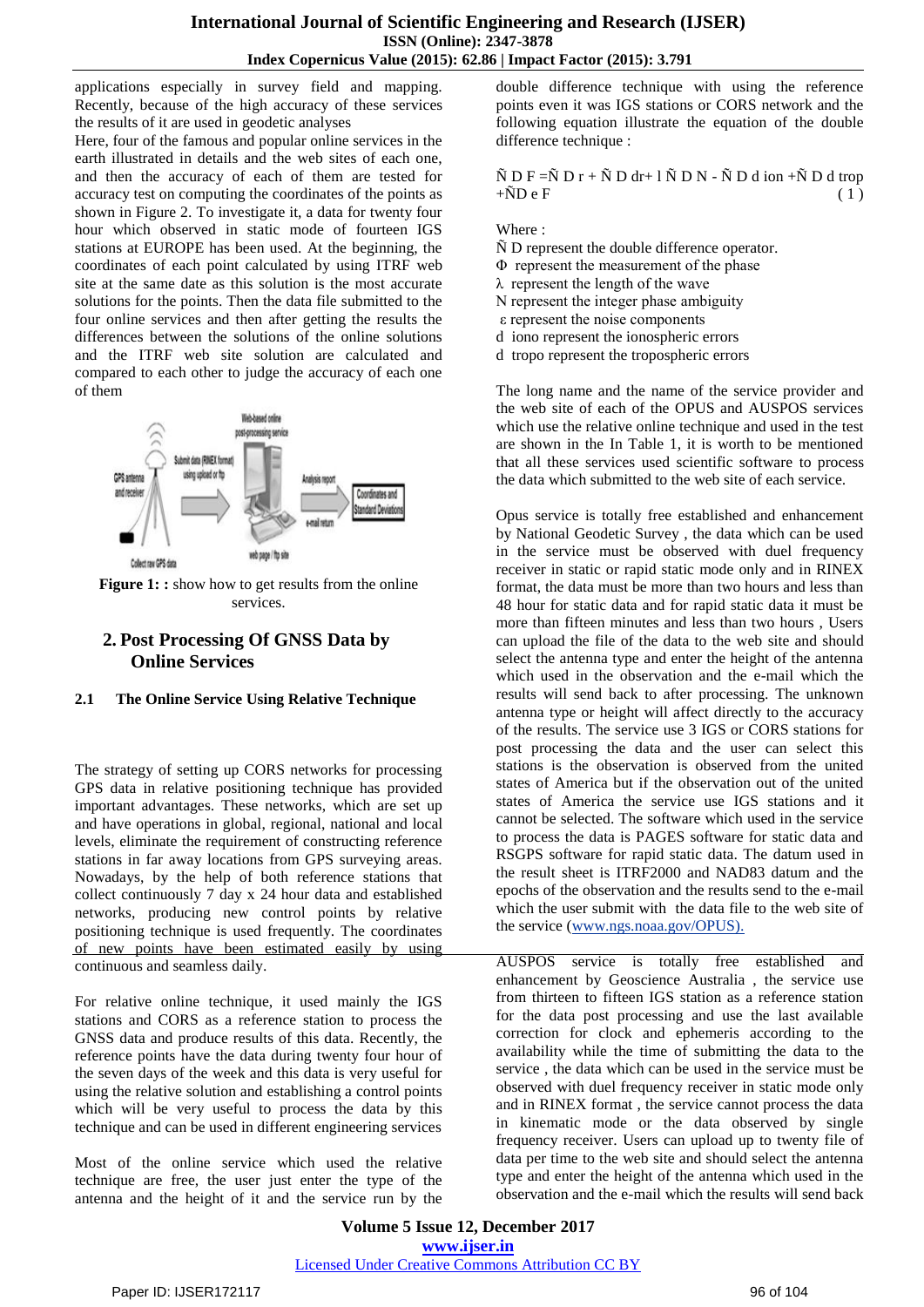to after processing. The software which used in the service to process the data is Bernese software. The datum used in the result sheet is(GDA 94) and ITRF datum [\( http://www](file:///D:/MASTER/14-2-2017/MY%20WORK/Writing/pelgarism/(%20http:/www-b.ga.gov.au%20/bin/gps.pl))[b.ga.gov.au /bin/gps.pl\).](file:///D:/MASTER/14-2-2017/MY%20WORK/Writing/pelgarism/(%20http:/www-b.ga.gov.au%20/bin/gps.pl))

**Table 1:** Online services which using relative solution technique.

| <b>Servic</b><br>e<br><b>Short</b><br><b>Name</b> | <b>Service</b><br>Long<br><b>Name</b>        | <b>Organizations</b>                                         | <b>Web Pages</b><br>(Augest, 2017)                                                      |
|---------------------------------------------------|----------------------------------------------|--------------------------------------------------------------|-----------------------------------------------------------------------------------------|
| <b>OPUS</b>                                       | $On$ l Ine<br>Positioning<br>User<br>Service | $N O A A$ -<br><b>NationalGeo</b><br>detic Survey<br>(N G S) | http://www.ngs.noaa.go<br>$v/$ OPUS/                                                    |
| <b>AUSP</b><br>OS                                 | Online G P<br>Processing                     | Geoscience<br>Australia                                      | http://www.ga.gov.au/sc<br>ientific-<br>topics/positioning -<br>navigation/geodesy/ausp |

### **2.2 The Online Service Using PPP Technique**

The precise ephemerides of satellite and the corrections of the clock errors are available and devolved and enhancement by organizations like IGS, Natural Resources Canada (NRCan) and Jet Propulsion Laboratory( JPL) and available to users to use in post processing operation.

Recently PPP technique become very popular method for post processing data as the results of it reach a very high level of accurate, the accuracy of the service depends on the duration of the observation and the type of the receiver which used for collecting the data if it single or dual frequency receiver, the dual one usually uses undifferenced ionospheric free both carrier phase ( Ф ) and code pseudo range ( P ) observations for data processing. The service which used PPP technique used the last available precise ephemeris and clock correction produced by IGS, JPL and NRCan and other corrections like the effect of the satellite , the effect of site displacement like polar tides , compatibility considerations ,earth rotation parameters ,solid earth tides, and the loading of the ocean **(ZUMBERGE et al ., 1997 ; KOUBA and HÉROUX , 2001 ; KOUBA , 2009 ; ABD - ELAZEEM et al ., 2011).**

the combinations of the ionospheric free of dual frequency receiver are the pseudo range ( *P* ) and carrier phase observations  $(\phi)$  and they affected by the poisiton of the user, , troposphere of the clock and the parameters of the ambiguity as shown in the following equations:

 $P = \rho + C (dT - dt) + T_r + \varepsilon_P$  (2)  $\Phi = \rho + C (dT - dt) + T_r + N\lambda + \varepsilon_{\Phi}$  (3)

#### Where;

.

P represent the ionosphere free combination of P.1 and P.2 pseudo ranges (P.3) = (2.546P.1 - 1.546 P.2)

Ф represent the ionosphere-free combination of L.1 and L.2 carrier-phases (L.3) = (2.546  $\lambda_1 \Phi_{-1}$  - 1.546  $\lambda_2 \Phi_{-2}$ ) ρ represent the geometrical range calculated as a function of station coordinates and satellite

C represents the velocity of the light

d T represent the station receiver clock offset from the GPS time

d t represent the clock of the satellite offset from the GPS time

 $T<sub>r</sub>$  represents the delay of the signal path

## N represents the non-integer ambiguity of the carrier-phase ionosphere-free combination

 $λ_1$ ,  $λ_2$ ,  $λ$  represent the carrier phases

L1 & L2 and L3-combined (10.7 cm) wavelengths, respectively.

 $\epsilon_{P_1}$ ,  $\epsilon_{\Phi}$  represent the component's noise, including the observable-dependent of the receiver and the multipath bias and observable-dependent satellite bias and other effects.

The accuracy of the results affected by the software used for post processing operation and quality of the observation and the duration of it .The long name of the PPP services which used in the study with the organization names which provide it shown in table 2.

CSRS-PPP service need the users to make a free membership to can use the service, the service use the last available ephemeris and clock corrections available from IGS and Natural Resources Canada (NRCan) organization and can process the data in static or kinematic mode and can process to the data observed by a single or dual frequency receiver. The users can select the datum which the results will represent to; the results are available in NAD83 or ITRF2008 datum. The users can submit GLONASS data from 4 -10- 2011 and accepted the correction of the ocean tidal loading (OTL) from 14-2- [\(www.geod.nrcan.gc.ca/](http://www.geod.nrcan.gc.ca/) online\_data\_e.php).

|                                                                           | $\frac{1}{2}$ and $\frac{1}{2}$ comme set these asing $\frac{1}{2}$ is a solution approach.                              |                                               |                                                   |  |  |  |  |  |
|---------------------------------------------------------------------------|--------------------------------------------------------------------------------------------------------------------------|-----------------------------------------------|---------------------------------------------------|--|--|--|--|--|
| <b>Service</b><br><b>Service</b><br><b>Short Name</b><br><b>Long Name</b> |                                                                                                                          | <b>Organizations</b>                          | <b>Web Pages</b><br>(Augest, 2017)                |  |  |  |  |  |
| <b>CSRS-PPP</b>                                                           | $C$ anad I an<br>$S$ p at I a $l$<br>Reference System<br>Precise Point<br>Pos It I on IngPrecise<br>Point<br>Positioning | Natural<br>Resources<br>$C$ a n a d a (NRCan) | http://www.geod.nrcan.gc.ca/<br>online_data_e.php |  |  |  |  |  |

**Table 2:** Online services using PPP solution approach.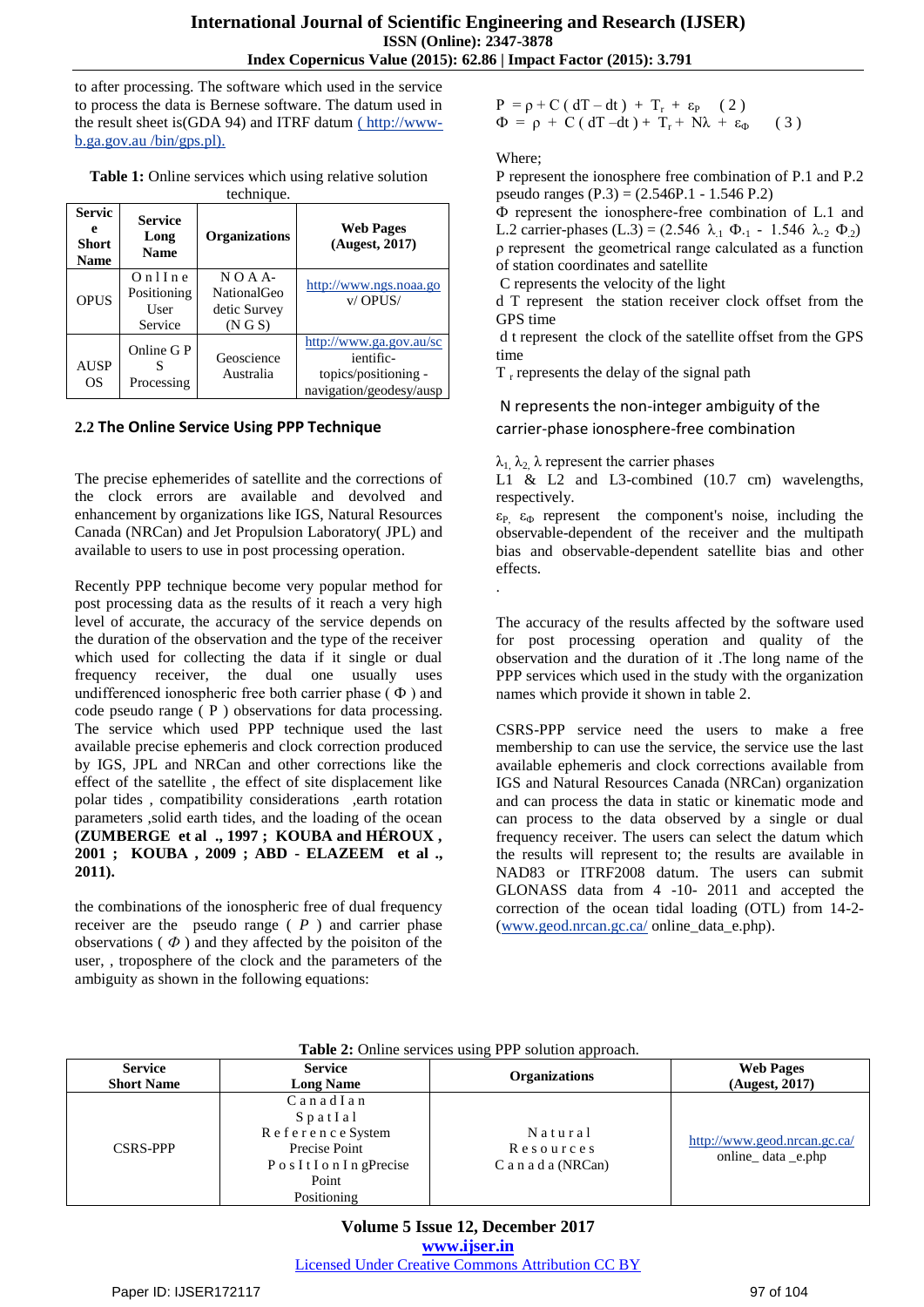#### **International Journal of Scientific Engineering and Research (IJSER) ISSN (Online): 2347-3878 Index Copernicus Value (2015): 62.86 | Impact Factor (2015): 3.791**

| DTV<br>Trimble | The Center Point RTX<br>post-<br>processing service | Trimble<br>$\mathcal{L}$ ompan $\mathbf{v}$ | http://www.trimblertx.com/ |
|----------------|-----------------------------------------------------|---------------------------------------------|----------------------------|
|                |                                                     | $\sim$<br>$\sim$                            | $\sim$ $\sim$              |

Trimble RTX service totally free established and enhancement by Trimble Company, the service can process the static data only. The users can submit data in different formats like DAT, T01, T02, Quark, RINEX 2 and RINEX 3, to get high accuracy results it is better to submit a file of data with at least sixty minutes duration of observation and not more than twenty four hours of observation, the service cannot process a single frequency data or any data collected before 14-5-2011, and can process BeiDou data from 4-6- 2014, and Galileo data is included from 1- 1- 2017 and the results send back to the user by e-mail.

## **1. Case of Study**

The period time of the GPS data and the length of the baselines and the used software which used for post processing operation for the static data for GPS affected directly to the accuracy of the solution of the post processing operation and have been tested many times in different studies **(SO YCAN and O CALAN, 2011).** 

The purpose of the study is to test and judge the accuracy of online services which using relative technique and PPP technique and comparing each other with the true solution to can judge them.

To do that, fourteen IGS stations downloaded from IGS web site located at Europe downloaded to be tested, the **Table 3:** The standard deviations of the coordinates (mm)

study done for twenty four hours of the static data downloaded from IGS web site for IGS stations and the stations namely GRAS, GENO, WAB2, TLSE, UZHL, WTZZ, GOPE, ZIMM, RIGA, POLV, PENC, YEBE, MORP and ONSA observed on January 1, 2015 (epoch 2015.00) were selected for the accuracy test

The interval of the data was thirty second, and the purpose of the long length of the data file is to reduce the errors which may be happened because of the short length data

At the beginning the coordinates of the fourteen IGS stations computed with high accuracy by The International Terrestrial Reference Frame (ITRF) web site, all of them were represented in ITRF2008 reference frame and the data was observed on 1-1-2015 and the results of ITRF web site considered as a true solution to can compare the online service with it, then on APRIL 2017 the data of the fourteen IGS stations uploaded to the four online services, OPUS and AUSPOS services are using relative technique and CSRS-PPP and Trimble RTX are using PPP technique. All the service use the final ephemeris and the clock correction presented by IGS and JPL organizations and the reports of the results are resend back to the user e mail which submitted with the data file to the service

## **4. Results and Discussion**

The standard deviations for the fourteen tested points from the four services are shown in Table. (3)

| <b>Table 5.</b> The standard deviations of the coordinates (film) |     |                 |    |     |                 |                |     |                 |     |                |                 |    |               |                    |               |
|-------------------------------------------------------------------|-----|-----------------|----|-----|-----------------|----------------|-----|-----------------|-----|----------------|-----------------|----|---------------|--------------------|---------------|
| <b>Station</b>                                                    |     | <b>ITRF</b>     |    |     | <b>OPUS</b>     |                |     | <b>AUSPOS</b>   |     |                | $\mathcal{C}$   |    |               | <b>Trimble RTX</b> |               |
| ID                                                                | S X | SY <sub>1</sub> | SZ | S X | SY <sub>1</sub> | SZ             | S X | SY <sub>1</sub> | SZ. | S X            | SY <sub>1</sub> | SZ | SX.           | S Y                | SZ            |
| <b>GRAS</b>                                                       |     |                 |    | 4   | 13              | 2              | 3   | 3               | ┑   | 4              | 2               | 10 | 5             | 3                  | 4             |
| <b>GENO</b>                                                       |     |                 |    |     | 2               | 4              | 3   | 3               | 8   | 7              | 3               | 13 | $\mathcal{I}$ | 7                  | 6             |
| WAB <sub>2</sub>                                                  |     |                 |    | 2   | 2               | 5              | 3   | 3               |     | 3              | 7               | 13 | $\mathcal{I}$ | 7                  | 6             |
| <b>TLSE</b>                                                       |     |                 |    | 9   | 3               | $\overline{7}$ | 3   | 3               |     | 4              | 2               | 10 | 5             | 3                  | 4             |
| <b>UZHL</b>                                                       |     |                 |    | 8   |                 | 11             | 4   | 3               | 8   | 2              | 4               | 10 | 8             | 8                  | 8             |
| <b>WTZZ</b>                                                       |     |                 |    | 8   | 11              | 10             | 3   | 3               | ⇁   | 4              | 2               | 10 | 10            | 11                 | 10            |
| <b>GOPE</b>                                                       |     |                 |    | 8   | 3               | 8              | 3   | 3               | 8   | 4              | $\overline{c}$  | 11 | 5             | 5                  | 5             |
| <b>ZIMM</b>                                                       |     |                 |    | Ξ   | 2               | 14             | 3   | $\overline{c}$  |     | $\mathcal{I}$  | 3               | 13 | 6             | 4                  | 6             |
| <b>RIGA</b>                                                       |     |                 |    | 9   | $\mathcal{I}$   | 15             | 3   | 3               | 8   | $\overline{2}$ | 4               | 9  | 4             | 4                  | 5             |
| <b>POLV</b>                                                       |     |                 |    | Ξ   | 9               | 5              | 3   | 3               | ⇁   | 2              | 4               | 9  | 4             | 4                  | 5             |
| <b>PENC</b>                                                       |     |                 |    | 5   | ⇁               | 8              | 3   | 3               | −   | 2              | 4               | 10 | 5             | 5                  | 5             |
| <b>YEBE</b>                                                       |     |                 |    | 12  | 16              | 10             | 3   | 3               | 8   | 3              | $\mathcal{L}$   | 14 | 7             | 4                  | 6             |
| <b>MORP</b>                                                       |     |                 |    | 3   | 3               | 6              | 3   | 3               | 8   | 3              | $\mathcal{L}$   | 14 | 6             | 4                  | $\mathcal{I}$ |
| <b>ONSA</b>                                                       |     |                 |    | 8   | 6               | 4              | 3   | 3               |     | 2              | 4               | 9  | 4             | 4                  | 5             |

For OPUS service the standard deviations of the fourteen stations ranged from 1mm to 16mm in X and Y coordinates and ranged from 2mm to 15mm in Z coordinates and for AUSPOS service the standard deviations of the fourteen stations ranged from 2mm to 3mm in X and Y coordinates and ranged from 7mm to 8mm in Z coordinates

The reason of being the ranges of the standard deviation of AUSPOS services less than OPUS services is that AUSPOS services use for post processing operation approximately from fifteen to sixteen reference stations or

control points and OPUS service use three reference stations or control points for calculation.

For the PPP technique the standard deviations of the results is small as the service use a scientific software for post processing operation, for CSRS-PPP service the standard deviations ranged from 2mm and 7mm for X and Y coordinates and from 9mm to 13mm for Z coordinates and for Trimble RTX service the standard deviation ranged from 3mm and 11mm for X and Y coordinates and from 4mm to 10mm for Z coordinates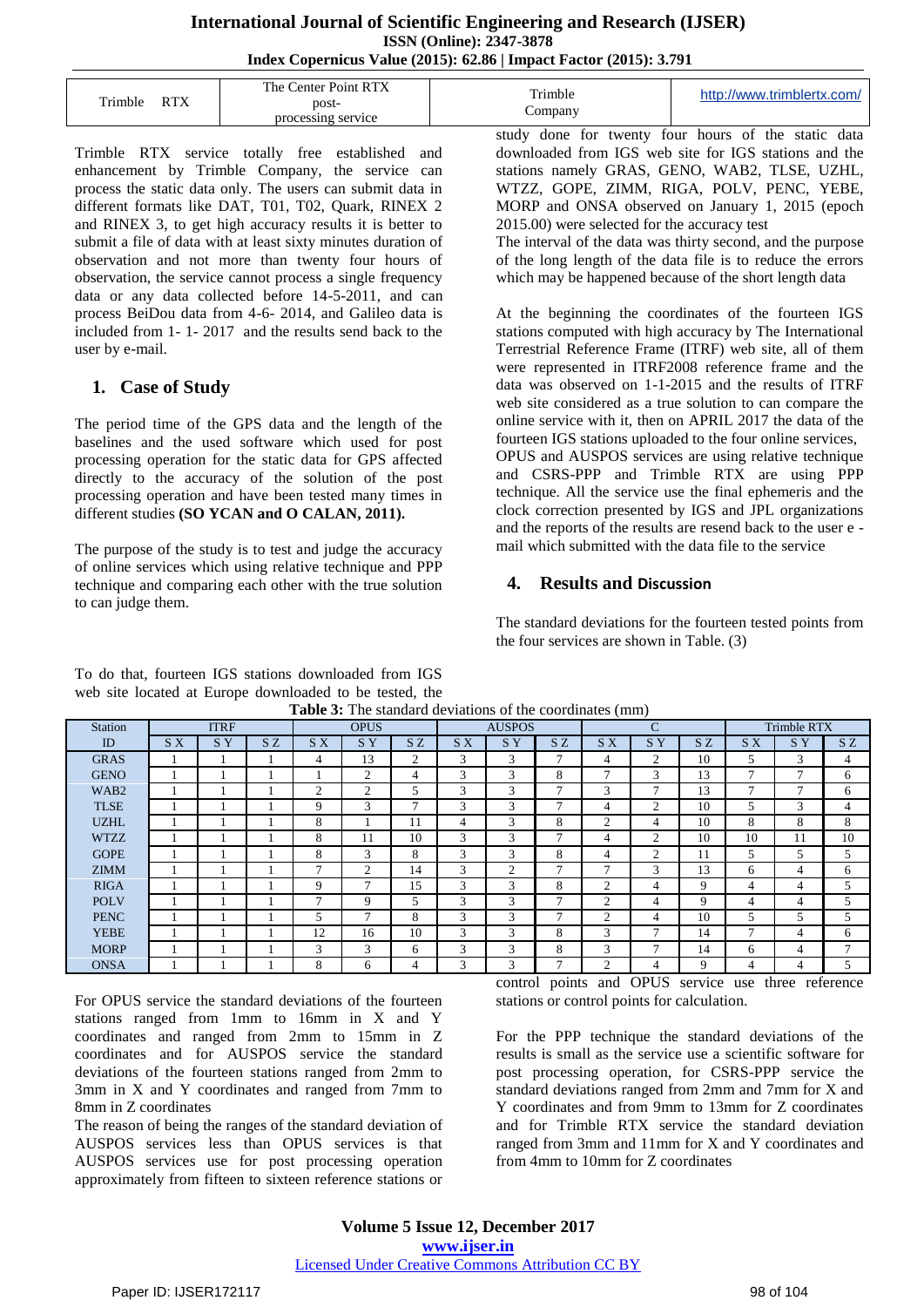## **International Journal of Scientific Engineering and Research (IJSER) ISSN (Online): 2347-3878 Index Copernicus Value (2015): 62.86 | Impact Factor (2015): 3.791**

| Trimble<br><b>RTX</b> | <b>CSRS-PPP</b> | <b>AUSPOS</b> | <b>OPUS</b> |                     |
|-----------------------|-----------------|---------------|-------------|---------------------|
| $(X)$ mm              | $(X)$ mm        | $(X)$ mm      | $(X)$ mm    | Service             |
| $(Y)$ mm              | $(Y)$ mm        | $(Y)$ mm      | $(Y)$ mm    |                     |
| $Z$ ) mm              | $(Z)$ mm        | $(Z)$ mm      | $(Z)$ mm    |                     |
| 11.8                  | 7.593           | 5.285714      | 3.071429    | Means of            |
| 6.6                   | 2.965           | 3.928571      | 4.071429    | absolute            |
| 9.3                   | 7.6             | 4.214286      | 4.571429    | differences<br>(mm) |

For the test of the online services and the accuracy of each one, the differences between the coordinates which computed by (ITRF) web site and the online service solutions are compared. The results of the (ITRF) web site considered as a reference for the fourteen stations. For calculating the difference, this Equation is used. The differencing of solution ( $) = ITRF$  results – Online service results.

The Figures shown below illustrate the differences in millimeters of calculated differences depending on differencing Equation and shown in Figures. (2), (3), (4), (5), (6) and (7).











**Figure 5:** ∆X for online PPP services mm







**Figure 7:** ∆Z for online PPP services mm

The absolute means of the differences of various services and the R can be also used to investigate the accuracy of these web based online services to, and equation (4) and (5) represent absolute mean and R: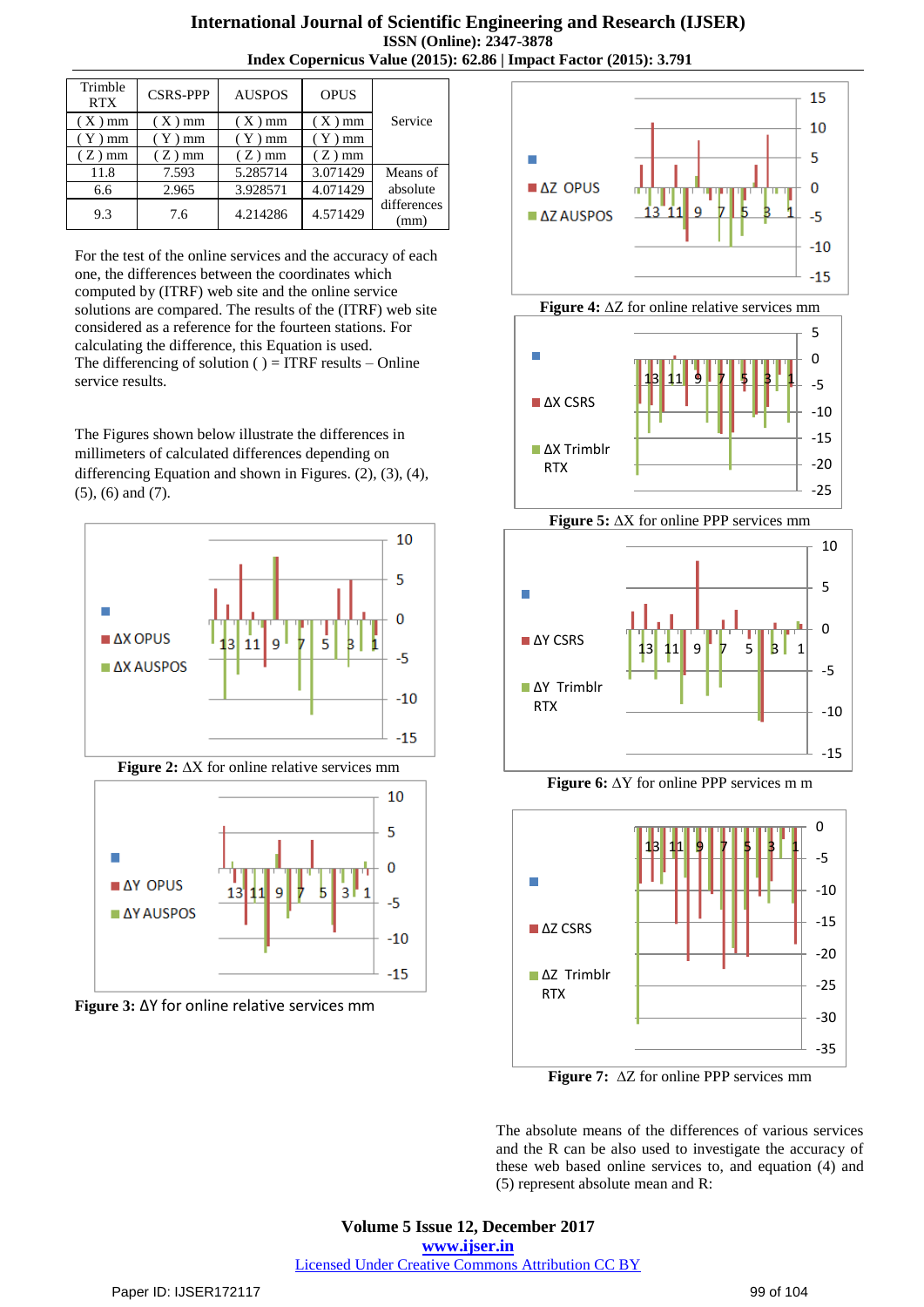Absolute Mean= $\Sigma$ | $\Delta$ X or Y or Z|/N (4)

#### Where

 $\Sigma$  is [Sigma,](https://www.mathsisfun.com/algebra/sigma-notation.html) which means to sum up

|| (the vertical bars) mean [Absolute Value,](https://www.mathsisfun.com/numbers/absolute-value.html) basically to ignore minus signs

∆X or Y or Z is the difference between every online site result and ITRF solution (reference solution) for X, Y, Z for each coordinates

N is the number of values

 $R=\sqrt{\Delta x^2+\Delta y^2+\Delta z^2}$  (5)

Where

∆x is the difference between every online site result and ITRF solution (reference solution) for X

∆y is the difference between every online site result and ITRF solution (reference solution) for Y

∆z is the difference between every online site result and ITRF solution (reference solution) for Z

the means of the absolute differences and R for all services are given in Table.(4) & Figure.(8) and the differences of R for relative positioning solution and PPP solution for each point are given in figures.(9), (10)

**Table 4:** The means of the absolute differences for all services

| Trimble<br><b>RTX</b> | CSRS-<br><b>PPP</b> | <b>AUSPOS</b> | <b>OPUS</b> |                     |
|-----------------------|---------------------|---------------|-------------|---------------------|
| $(X)$ mm              | $(X)$ mm            | $(X)$ mm      | $(X)$ mm    | Service             |
| $(Y)$ mm              | Y) mm               | $(Y)$ mm      | $(Y)$ mm    |                     |
| (Z) mm                | Z) mm               | (Z) mm        | (Z) mm      |                     |
| 11.8                  | 7.593               | 5.285714      | 3.071429    | <b>Means</b><br>of  |
| 6.6                   | 2.965               | 3.928571      | 4.071429    | absolute            |
| 9.3                   | 7.6                 | 4.214286      | 4.571429    | differences<br>(mm) |



**Figure 8:** The absolute mean of R for all services



**Figure 9:** The differences of R for online relative results in mm



To more accuracy for evaluate the online services Statistical Package for the Social Sciences (SPSS) program used by Correlation between vectors of values. This measure is a pattern-similarity measure. These techniques used equation (6):

CORRELATION (x, y) =
$$
\Sigma i
$$
 ( Z xi Z yi ) N – 1 (6)

Where Z xi is the Z-score (standardized) value of X for the ith case or variable, and N is the number of cases or variables.

The results of Proximity Matrix of correlation by SPSS for all service for X, Y, Z given in tables.  $5 \& 6 \& 7$  and R for the correlation for each service given in table 8, figure. (9) And figure (10)

|                                | Euclidean Distance |               |                |               |                      |  |
|--------------------------------|--------------------|---------------|----------------|---------------|----------------------|--|
|                                | $X$ ITRF (ref)     | <b>X OPUS</b> | <b>XAUSPOS</b> | <b>X CSRS</b> | <b>X Trimble RTX</b> |  |
| $X$ ITRF (ref)                 | 0.000              | .015          | .024           | .032          | .046                 |  |
| <b>X OPUS</b>                  | .015               | 0.000         | .030           | .039          | .054                 |  |
| <b>XAUSPOS</b>                 | .024               | .030          | 0.000          | .019          | .030                 |  |
| <b>X CSRS</b>                  | .032               | .039          | .019           | 0.000         | .022                 |  |
| <b>X</b> Trimble<br><b>RTX</b> | .046               | .054          | .030           | .022          | 0.000                |  |

**Volume 5 Issue 12, December 2017 www.ijser.in**

Licensed Under Creative Commons Attribution CC BY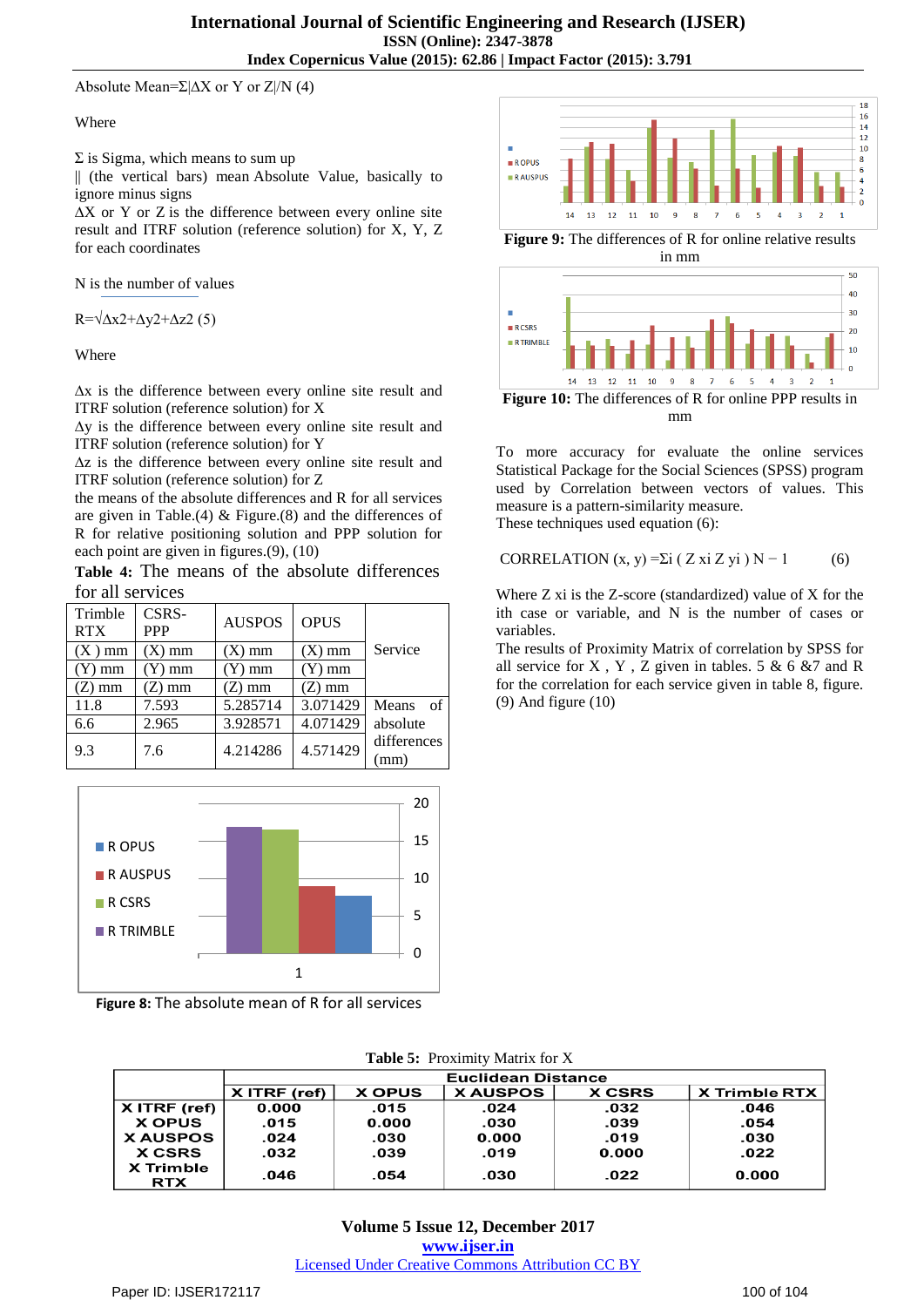### **International Journal of Scientific Engineering and Research (IJSER) ISSN (Online): 2347-3878**

**Index Copernicus Value (2015): 62.86 | Impact Factor (2015): 3.791**

| Table 6: Proximity Matrix for Y |                           |                |               |               |                      |  |
|---------------------------------|---------------------------|----------------|---------------|---------------|----------------------|--|
|                                 | <b>Euclidean Distance</b> |                |               |               |                      |  |
|                                 | Y ITRF (ref)              | <b>YAUSPOS</b> | <b>Y OPUS</b> | <b>Y CSRS</b> | <b>Y Trimble RTX</b> |  |
| Y ITRF (ref)                    | 0.000                     | .020           | .019          | .016          | .021                 |  |
| <b>Y OPUS</b>                   | .020                      | 0.000          | .012          | .015          | .016                 |  |
| <b>YAUSPOS</b>                  | .019                      | .012           | 0.000         | .017          | .011                 |  |
| <b>Y CSRS</b>                   | .016                      | .015           | .017          | 0.000         | .020                 |  |
| <b>Y Trimble</b><br><b>RTX</b>  | .021                      | .016           | .011          | .020          | 0.000                |  |

**Table 7:** Proximity Matrix for Z

|                                | <b>Euclidean Distance</b> |                |               |               |               |  |
|--------------------------------|---------------------------|----------------|---------------|---------------|---------------|--|
|                                | Z ITRF (ref)              | <b>ZAUSPOS</b> | <b>Z OPUS</b> | <b>Z CSRS</b> | Z Trimble RTX |  |
| Z ITRF (ref)                   | 0.000                     | .021           | .020          | .055          | .048          |  |
| <b>Z OPUS</b>                  | .021                      | 0.000          | .026          | .059          | .054          |  |
| <b>ZAUSPOS</b>                 | .020                      | .026           | 0.000         | .040          | .037          |  |
| <b>Z CSRS</b>                  | .055                      | .059           | .040          | 0.000         | .033          |  |
| <b>Z</b> Trimble<br><b>RTX</b> | .048                      | .054           | .037          | .033          | 0.000         |  |

| Table 8: R for the correlation for each service |             |               |             |                    |  |  |  |
|-------------------------------------------------|-------------|---------------|-------------|--------------------|--|--|--|
| <b>Service</b>                                  | <b>OPUS</b> | <b>AUSPOS</b> | <b>CSRS</b> | <b>Trimble RTX</b> |  |  |  |
| X                                               | .015        | .024          | .032        | .046               |  |  |  |
|                                                 | .020        | .019          | .016        | .021               |  |  |  |
|                                                 | .021        | .020          | .055        | .048               |  |  |  |
| R                                               | 0.032496    | 0.035972      | 0.065237    | 0.07015697         |  |  |  |
| $(1-R)$ %                                       | 96.75%      | 96.4%         | 93.4%       | 93%                |  |  |  |



**Figure 10:** Correlation (1- R) % for all service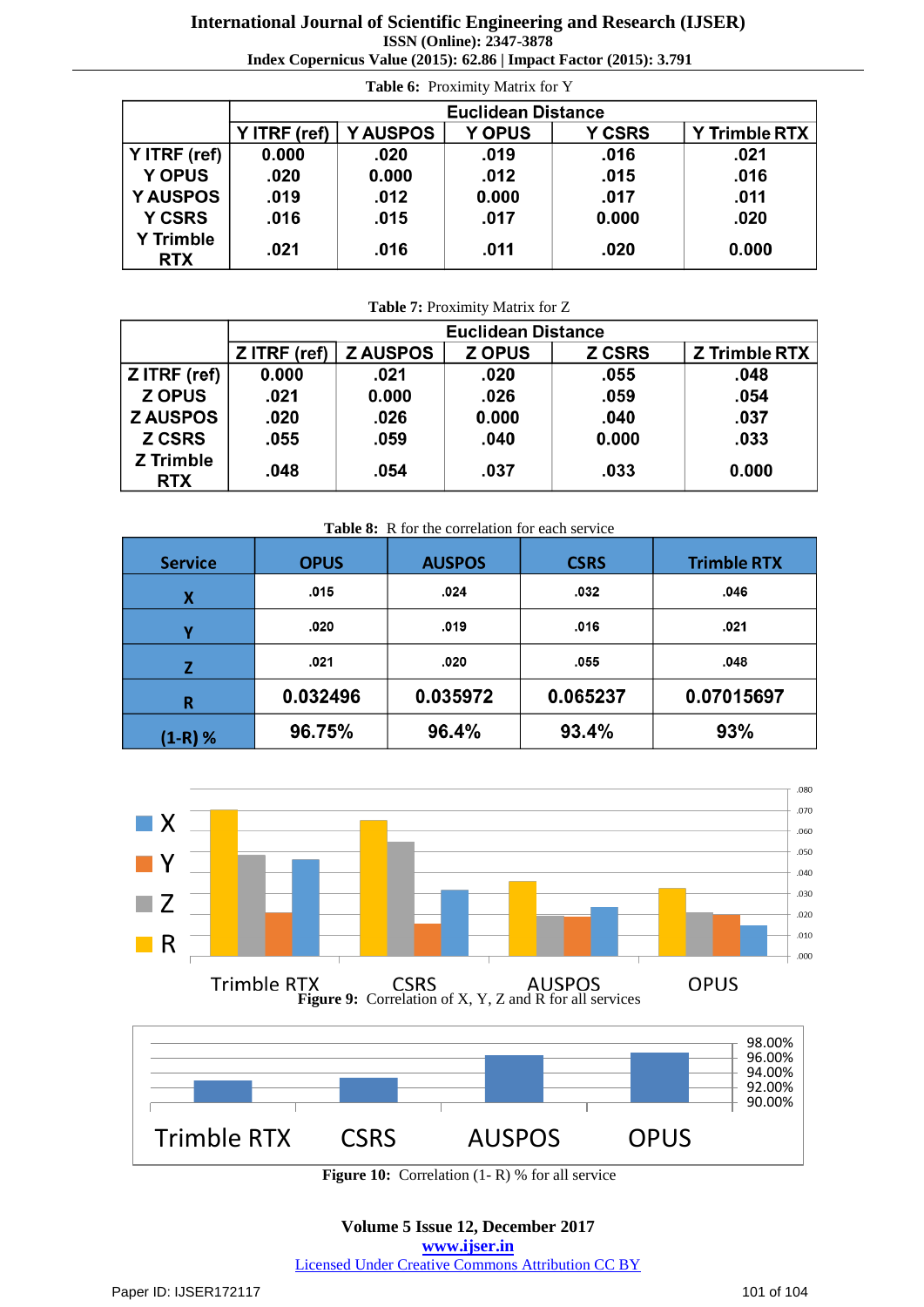#### **International Journal of Scientific Engineering and Research (IJSER) ISSN (Online): 2347-3878 Index Copernicus Value (2015): 62.86 | Impact Factor (2015): 3.791**

For the relative positioning solutions, the result of SPSS program, the service which give results closest to the reference solution was OPUS service as the result of R after correlation for OPUS was 0.032496 and for AUSPOS was 0.035972

The values of the means of the absolute differences for OPUS service are less than AUSPOS service for X and approximately the same for Y.

The max absolute difference for OPUS service for X was 12mm and for Y was 12mm and for Z was 10mm.

The max absolute difference for AUSPOS service for X was 8mm and for Y was 11mm and for Z was 11mm.

For the PPP solutions, the result of SPSS program, the service which give results closest to the reference solution was CSRS service as the result of R after correlation for CSRS was 0.065237 and for Trimble RTX was 0.07015697

The max absolute difference for CSRS PPP service for X was 14mm and for Y was 11mm and for Z was 18mm.

The max absolute difference for Trimble RTX service for X was 22mm and for Y was 11mm and for Z was 31mm.

# **3. Conclusion**

Recently, many users prefer to use the online services for post processing the GNSS data as most of them are free or just need the users to make a free membership and at the same time give high accuracy results.

The advantage of using these services was that it doesn't need experience or long time of training to can use it and get high quality results.

. By using the products of IGS and JPL and other organizations which present to the users and these services the precise ephemeris and the corrections of the clock which increase the accuracy of the online services.

In this study, To evaluate some of the online services which used for post processing GNSS data a fourteen different IGS stations were tested and the data of them downloaded from IGS web site then the data submitted to the four online services, two of them using relative technique and the other using PPP technique.

Twenty four hour of GNSS data was used for the test with thirty second interval. The reference solution was calculated by The International Terrestrial Reference Frame (ITRF) web site.

The results of each result of the services are tested by comparing the difference of each coordinate of each service

with the result of ITRF web site solution which considered as a reference solution.

As appear in results, the services which using the relative technique give results closer than to the reference solutions more than the services which use PPP technique.

OPUS service give results are the closest to ITRF web site solution.

And CSRS service give results more accurate than the Trimble RTX services.

As shown the results outcome from the online service reach high level of accuracy reach to millimeters and can be used for engineering application and survey works which need high level of accuracy.

# **Acknowledgement**

.

With the help of organizations like IGS and JPL which provide the users and online service with data and the accurate products we get high accurate results and it is important to thank them for the support and thank the online service which used in post processing operation in this study like ITRF web site , OPUS, AUSPOS, CSRS-PPP, and Trimble RTX).

## **References**

- [1] ABD-ELAZEEM, M.; FARAH, A.; FARRAG F.A. Assessment study of using online (CSRS) GPS-PPP Service for mapping applications in Egypt. Journal of Geodetic Science, v.1, n.3, p. 233-239, 2011
- [2] Automatic Precise Positioning Service (APPS) web page. URL:<http://apps.gdgps.net/> (14.05.2012)
- [3] Canadian Spatial Reference System-Presice Point Positioning (CSRS-PPP) webpage. UR[L:http://www.geod.nrcan.gc.ca/online\\_data\\_e.php](http://www.geod.nrcan.gc.ca/online_data_e.php) (14.05.2012).
- [4] EL-MOWAFY, A. Analysis of web-based GNSS postprocessing services for static and kinematic positioning using short data spans. Survey Review, v.43, n.323, p. 535-549, 2011.
- [5] SOYCAN, M.; OCALAN, T. A regression study on relative GPS accuracy for different variables. Survey Review, v. 43, n. 320, p. 137-149, 2011
- [6] The Precise Point Positioning Software Centre web page. URL: http://
- gge.unb.ca/Resources/PPP/OnlinePPPs.html (14.05.2012) [7] TSAKIRI, M. GPS Processing Using Online Services. ASCE Journal of Surveying Engineering, v. 134, n. 4, p.

**Volume 5 Issue 12, December 2017 www.ijser.in**

115-125, 2008)

Licensed Under Creative Commons Attribution CC BY